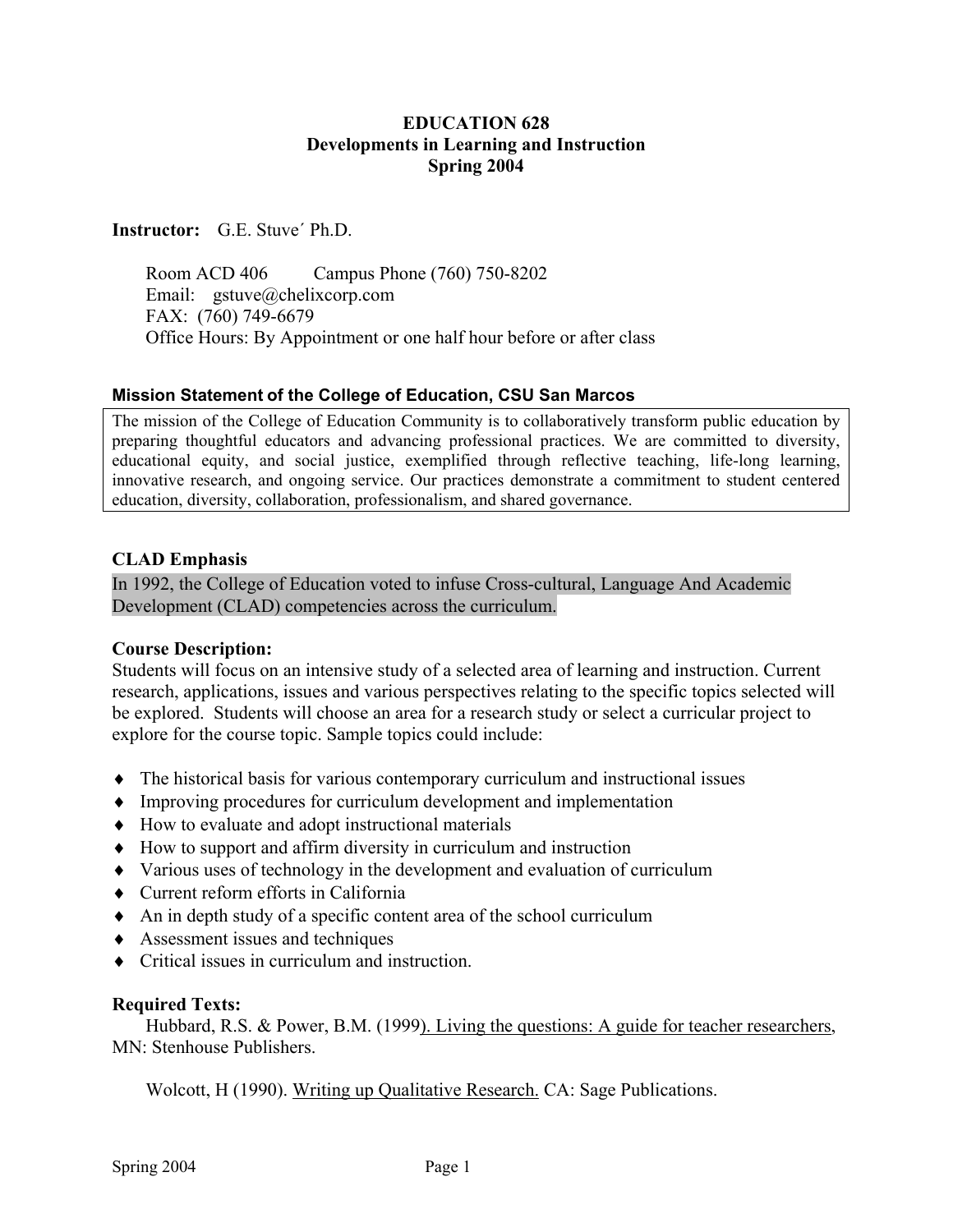## **Suggested Texts:**

Marzano, Robert J., Debra J. Pickering, & Jane E. Pollock (2001). Classroom Instruction that Works VA. ASCD.

Marion,Robin & Zeichner, Ken. (2001) Practitioner Resource Guide-for Action Research, OH National Staff Development Council.

## **Course Requirements**

*General Expectations***:** This course is designed for students to take an active part in the learning process. It is therefore essential that students come to class prepared to discuss required readings, submit required assignments, conduct research, lead discussions, and participate in group activities.

*Attendance:* Each student is expected to attend class and participate in the activities.

*Reading Logs:* In order to stay up to date on the educational issues that impact teaching and learning students are expected to read and keep a log summarizing at least **five** articles selected from reports, magazines, and/or professional journals. When possible, the articles chosen should relate to the topic chosen for the master's study. Entries in the log are to provide the following:

- title, source, and date of the article
- a brief summary of the main points
- personal reflections.

Students will be asked to share these articles with other students.(some will need to be reproduced for the class or your assigned group) The reading log will be collected and will be reflected in the final grade.

*Oral Presentation***:** Each student will make at least one presentation on a professional article and something related to the content of you research topic.

**Grading Policy**: Grading will be determined from a combination of assignments. The total number of points earned (100 possible points) will calculate the final grade.

- 1. Attendance and Class Participation 10 points
- 2. Reading Logs 15 points
- 3. Oral Presentation(s) 15 points
- 4. first draft ( 3-10 pages) of Master's Project 20 points
- 5. Second draft (10-20 pages) of Master's Project 30 points
- 6. A Bibliography of ten or more items relating to the topic of the research 10 points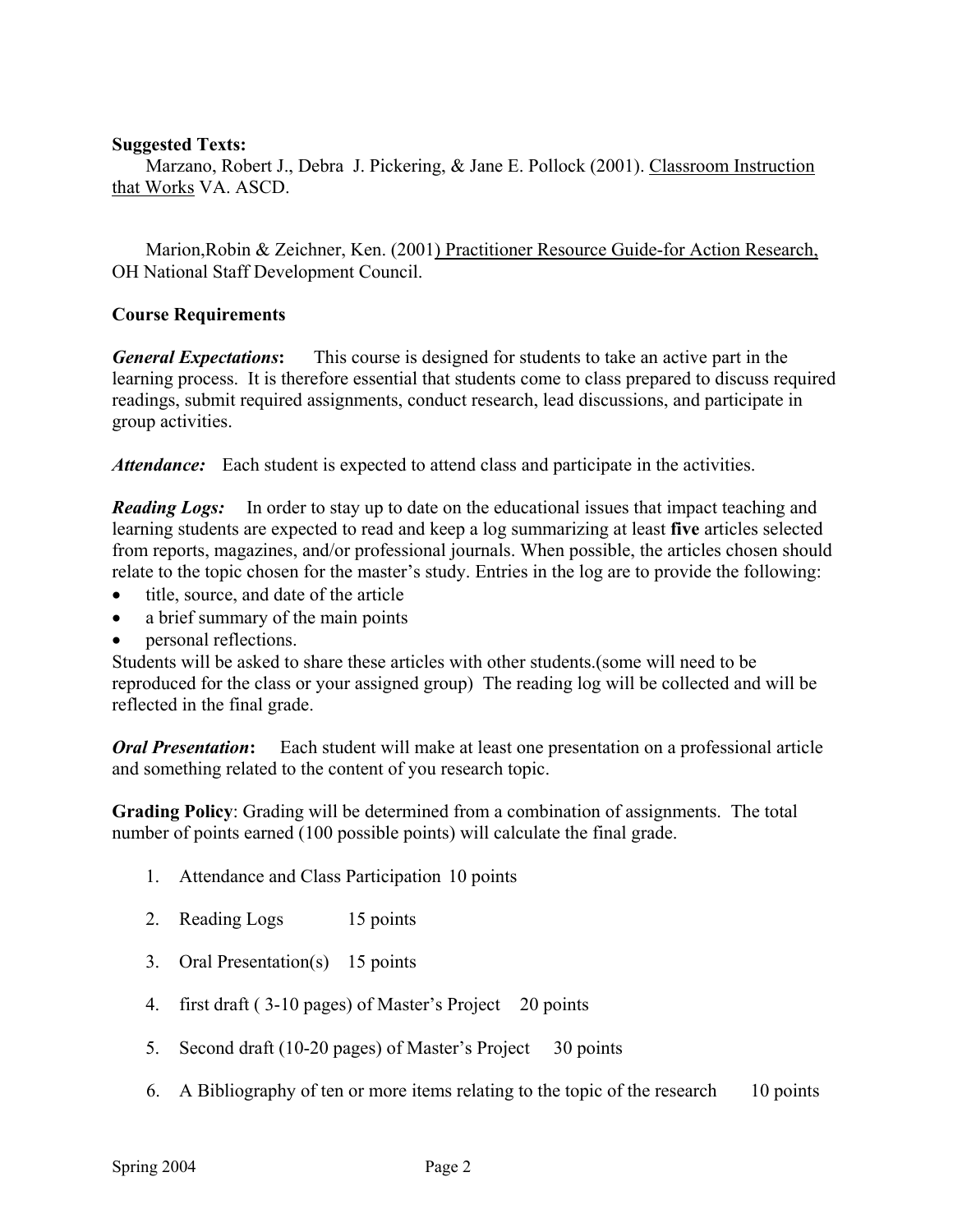| <b>Date</b> | <b>Topic</b>                                                                                 | <b>Assignment for Next Class</b>                                        |
|-------------|----------------------------------------------------------------------------------------------|-------------------------------------------------------------------------|
| 1/20        | Administrivia, introductions, and discussion of<br>course objectives and group organization  | Read: Hubbard and Powers<br>$(H\&P)$ p. 1-46 and Wolcott (W)<br>p.1-36. |
| 1/27        | Writing- getting started, teacher research,<br>questions. Discussion of reading (instructor) | Group One -select article and<br>bring handouts for class               |
| 2/3         | Discussion of Group One's reading                                                            | Prepare first draft (4 copies)                                          |
| 2/10        | Discussion/analysis of first draft.                                                          | Group Two-select article<br>assignment-bring for class                  |
| 2/17        | Discussion of Group two reading                                                              | H&P p.117-160.                                                          |
| 2/24        | Discussion of text reading                                                                   | Group Three-select article and<br>prepare handouts for class            |
| 3/2         | Discussion of Group three reading                                                            | Prepare research progress<br>reports-group One                          |
| 3/9         | Group 1 Reports                                                                              | H&P.161-178. Prepare research<br>progress reports-group Two             |
| 3/16        | Group 2 Reports                                                                              | Prepare research progress<br>reports-group Three                        |
| 3/23        | Group 3 Reports                                                                              | Work on draft #2                                                        |
| 3/30        | <b>SPRING BREAK</b>                                                                          |                                                                         |
| 4/6         | Class discussion                                                                             | Prepare Draft #2.                                                       |
| 4/13        | Submit Draft #2- Share Overview with Class                                                   | W p.47-81. H&P p. 208-316                                               |
| 4/20        | Preparation for final presentations                                                          |                                                                         |
| 4/27        | <b>Final Presentations</b>                                                                   |                                                                         |

# **TENTATIVE CLASS SCHEDULE (As of 1/1/04)**

*Research/reaction groups: students will be assigned to a group to present their research drafts for comments and suggestions. This group will also facilitate class discussions on journal articles and/ or research studies relating to teaching and learning.* 

*Proposed groups:*